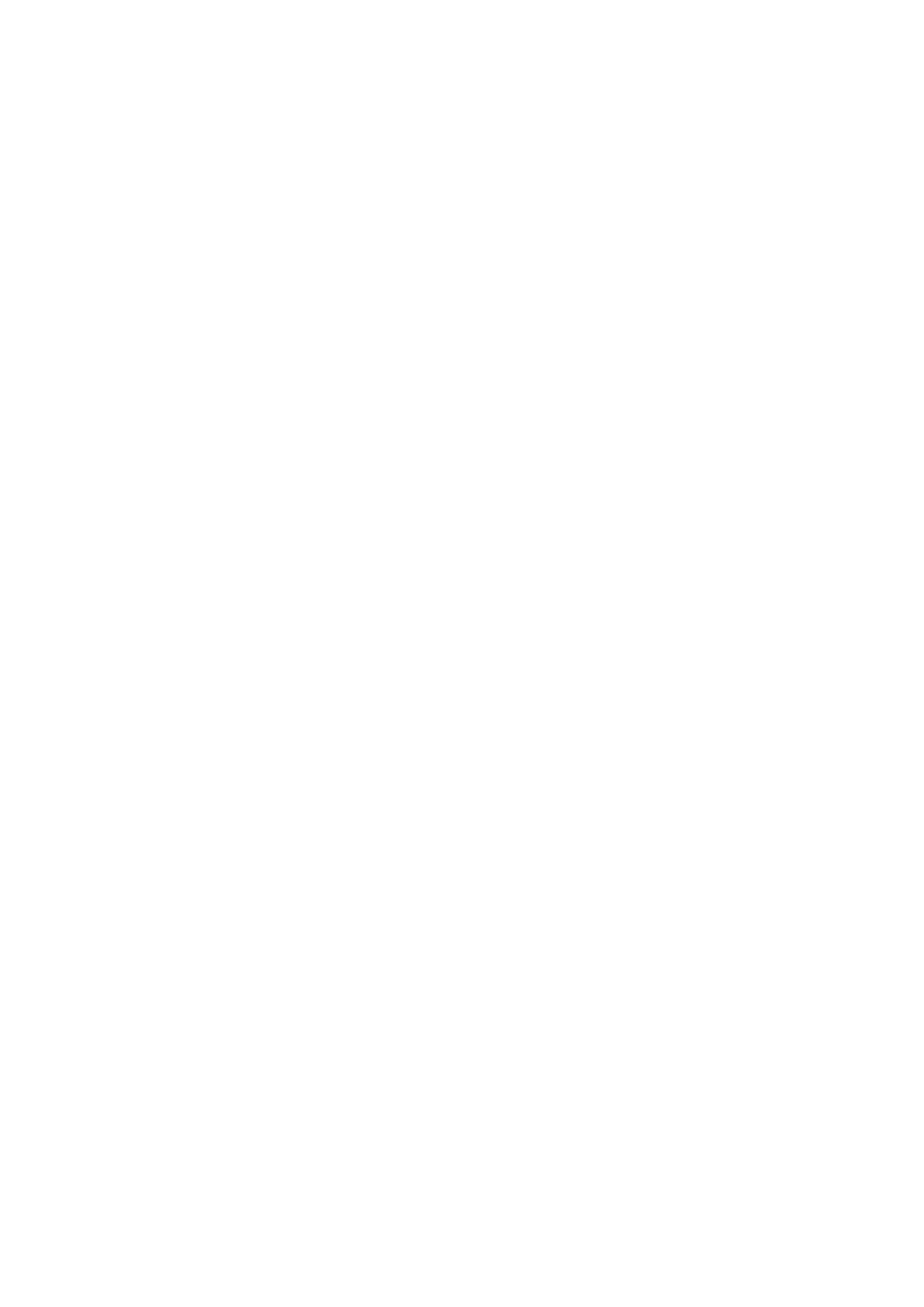# **CONTENTS**

| CHAPTER 2 - REFERENCE STANDARDS / GENERAL REQUIREMENTS FOR THE CERTIFICATION OF THE FPC                                 |  |
|-------------------------------------------------------------------------------------------------------------------------|--|
|                                                                                                                         |  |
|                                                                                                                         |  |
|                                                                                                                         |  |
|                                                                                                                         |  |
|                                                                                                                         |  |
|                                                                                                                         |  |
|                                                                                                                         |  |
| 3.6 - Initial audit at the producer's facilities - FPC exam (for systems of assessment and verification of constancy of |  |
|                                                                                                                         |  |
| 3.7 - Audit report (for systems of assessment and verification of constancy of performance 1, 1+)  4                    |  |
| 3.8 - Typology of findings (for systems of assessment and verification of constancy of performance 1, 1+) 4             |  |
| 3.9 - Issue of certification (for systems of assessment and verification of constancy of performance 1, 1+)5            |  |
| CHAPTER 4 MAINTAINING CERTIFICATION (for systems of assessment and verification of constancy of performance             |  |
|                                                                                                                         |  |
|                                                                                                                         |  |
| 4.2 - Surveillance audits for products subject to systems of assessment and verification of constancy of performance    |  |
|                                                                                                                         |  |
| 4.3 - Surveillance audits for products subject to systems of assessment and verification of constancy of performance    |  |
|                                                                                                                         |  |
|                                                                                                                         |  |
|                                                                                                                         |  |
|                                                                                                                         |  |
|                                                                                                                         |  |
|                                                                                                                         |  |
|                                                                                                                         |  |
|                                                                                                                         |  |
|                                                                                                                         |  |
|                                                                                                                         |  |
|                                                                                                                         |  |
|                                                                                                                         |  |
|                                                                                                                         |  |
|                                                                                                                         |  |
|                                                                                                                         |  |
|                                                                                                                         |  |
|                                                                                                                         |  |
|                                                                                                                         |  |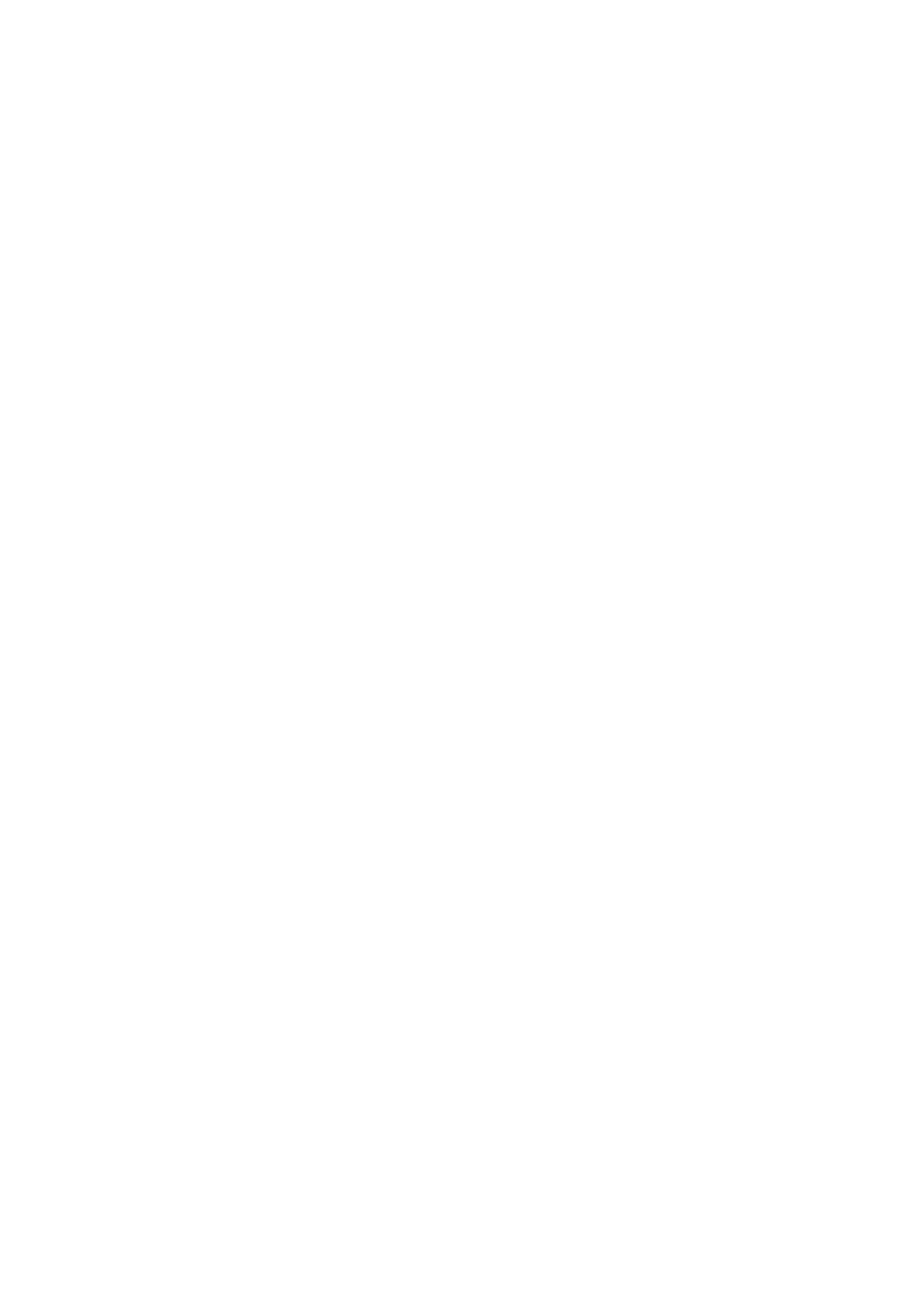### **CHAPTER 1 - GENERAL**

#### **1.1 - Purpose and scope**

These rules establish the procedures applied by RINA for issuing of constancy of performance of the product certification and type test reports for the purpose of CE marking, pursuant to Regulation (EU) no. 305/2011 (hereinafter known as the CPR Regulation) concerning construction products.

The CPR Regulation applies to those construction products that are required to guarantee compliance with one or more basic requirements for construction works in which they are incorporated.

The relationship between the essential requirements of the works and the characteristics which the products must satisfy (to be suitable for their intended use) is defined in the interpretative documents.

The certificate of conformity issued by RINA refers to a single product defined by an applicable harmonised standard, production site, essential characteristics and intended use.

As well as the procedures for issuing certification, this document describes how to request, obtain, maintain and use said certification, as well as its duration and possible suspension or withdrawal.

For any issues not covered in this document, reference should be made to "GENERAL CONTRACT CONDITIONS GOVERNING SYSTEM, PRODUCT AND STAFF CERTIFICATION" which can be downloaded at www.rina.org.

Certification is open to all producers and does not depend on whether they belong to an association or group.

A producer may request certification of conformity for more than one product provided that a factory production control system compliant with the specific contents of the harmonised standards concerning the manufactured product/s is adopted for each.

### **1.2 - Definitions**

**Construction product:** any product or kit which is produced and placed on the market for incorporation in a permanent manner in construction works or parts thereof and the performance of which has an effect on the performance of the construction works with respect to the basic requirements for construction works.

**Kit:** a construction product placed on the market by a single manufacturer as a set of at least two separate components that need to be put together to be incorporated in the construction works.

**Construction works:** buildings and civil engineering works.

**Factory Production Control (hereinafter known as "FPC"):** permanent and documented internal control of factory production, in compliance with the pertinent harmonised technical specifications.

**Manufacturer's declaration of performance:**  document which must be drawn up when such a product is placed on the market when a construction product is covered by a harmonised standard; the manufacturer shall assume responsibility for the conformity of the construction product with such declared performance.

**Making available on the market:** any supply of a construction product for distribution or use on the Union market in the course of a commercial activity, whether in return for payment or free of charge.

**Placing on the market:** the first making available of a construction product on the Union market.

**Harmonised technical specifications:** means harmonised standards and European Assessment **Documents** 

**Harmonised standard:** means a standard adopted by one of the European standardisation bodies listed in Annex I to Directive 98/34/EC, on the basis of a request issued by the Commission, in accordance with Article 6 of that Directive.

**CE marking:** the "CE mark" is the standardised marking by affixing which the manufacturers indicate that they take responsibility for the conformity of the construction product with the declared performance as well as the compliance with all applicable requirements laid down in CPR Regulation and in other relevant Union harmonisation legislation providing for its affixing. Article 9 of CPR Regulation and the applicable harmonised standard establish the methods of applying the marking, including the required accompanying information.

**Manufacturer:** any natural or legal person who manufactures a construction product or who has such a product designed or manufactured, and markets that product under his name or trademark.

**Essential characteristics:** those characteristics of the construction product which relate to the basic requirements for construction works.

**Performance of a construction product:** the performance related to the relevant essential characteristics, expressed by level or class, or in a description.

**Product-type:** the set of representative performance levels or classes of a construction product, in relation to its essential characteristics, produced using a given combination of raw materials or other elements in a specific production process.

**Type Testing:** tests performed to assessment and verification of constancy of performance of the product respect to the basic requirements for construction works of the CPR Regulation; the type testing are defined in the harmonised standards; for a determined product, the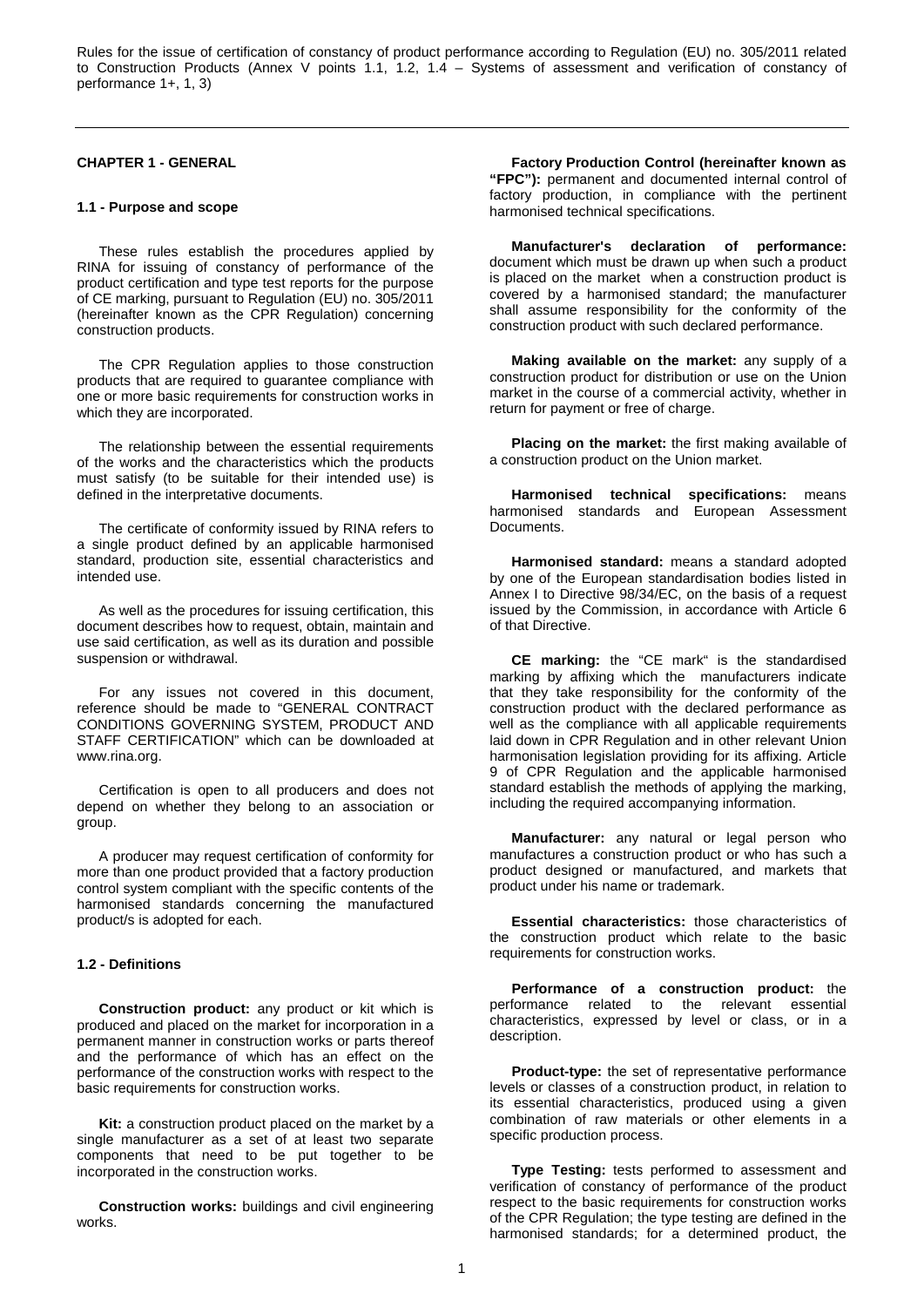type testing to perform depend on the compulsory requirements concerning the product in question, on its intended use, on market requests, and on the design requirements of a determined product.

**Basic requirements for construction works:** the basic requirements for construction works applicable to the works and capable of affecting the technical characteristics of a product and described in detail in Annex 1 of the CPR Regulation, are:

- 1. mechanical resistance and stability,
- 2. safety in case of fire,
- 3. hygiene, health and the environment,
- 4. safety and accessibility in use,
- 5. protection against noise,
- 6. energy economy and heat retention,
- 7. sustainable use of natural resources.

**System of assessment and verification of constancy of performance:** this is the assessment and verification of constancy of performance procedure, pursuant to the CPR Regulation, applied for CE marking of a product identified in the relative harmonised standard.

For all other terminology used in these rules, reference is made to standards UNI CEI EN ISO/IEC 17000, UNI CEI EN ISO/IEC 17020, UNI CEI EN ISO/IEC 17021, UNI CEI EN ISO/IEC 17065.

### **CHAPTER 2 - REFERENCE STANDARDS / GENERAL REQUIREMENTS FOR THE CERTIFICATION OF THE FPC FOR THE PRODUCT SUBJECT TO CE MARKING**

#### **2.1 - Reference legislation**

These rules have been drawn up bearing in mind the following reference provisions:

- Regulation (EU) No. 305/2011;
- Specific harmonised and supporting standards for the product subject to certification;
- Other sectorial documents (Legislative mandates, EU Commission Guidelines, etc.).

#### **2.2 - General requirements for the issue of certification**

For the products subject to certification, the Producer must implement an FPC that is capable of satisfying and maintaining the requirements of the reference legislation.

Additionally, an FPC is considered compliant and completely operative when:

- the objectives and processes for obtaining results compliant with specific requirements for each product have been defined, also as regards its origin and intended use;
- processes and products suitable for guaranteeing conformity of the declared

essential product characteristics/requirements have been monitored, measured/tested and recorded;

- it has been fully implemented and its effectiveness can be demonstrated;
- the records of the checks/tests/controls performed on the product during the production process phases (even if outsourced) are available;
- integrations have been specified or exclusions have been justified in the sphere of application (with respect to the contents of the reference standards), and the reasons why such exclusions do not affect product quality have been illustrated.

### **CHAPTER 3 - ISSUE OF CERTIFICATION**

#### **3.1 - Informative questionnaire**

Producers wishing to obtain the constancy of performance of the product certification must provide RINA with the essential information for each specific product by filling in all the sections of the relative "Informative Questionnaire" and sending it to RINA which will then draw up an offer according to the price list for conformity attestation activities pursuant to Regulation (EU) no. 305/2011.

In particular, the following information is required:

- producer information;
- product typology (description, trade name, etc.);
- intended use;
- reference provisions (reference harmonised standard, national legislation, etc.) and system of assessment and verification of constancy of performance required;
- number of production sites and the relative activities performed there;
- possession of any certificates relative to the producer's quality management system (e.g.: UNI EN ISO 9001).

This information is required in order to verify the application of certain requirements of the applicable standards in advance.

#### **3.2 - Constancy of performance of the product certification request**

If the applicant producer (hereinafter also known as the "organisation") accepts RINA's offer, it formalises the certification request by sending RINA the relative form "Certification request".

Upon receipt of the certification request, RINA sends the organisation written acceptance of the request and communicates the name of the reference person for the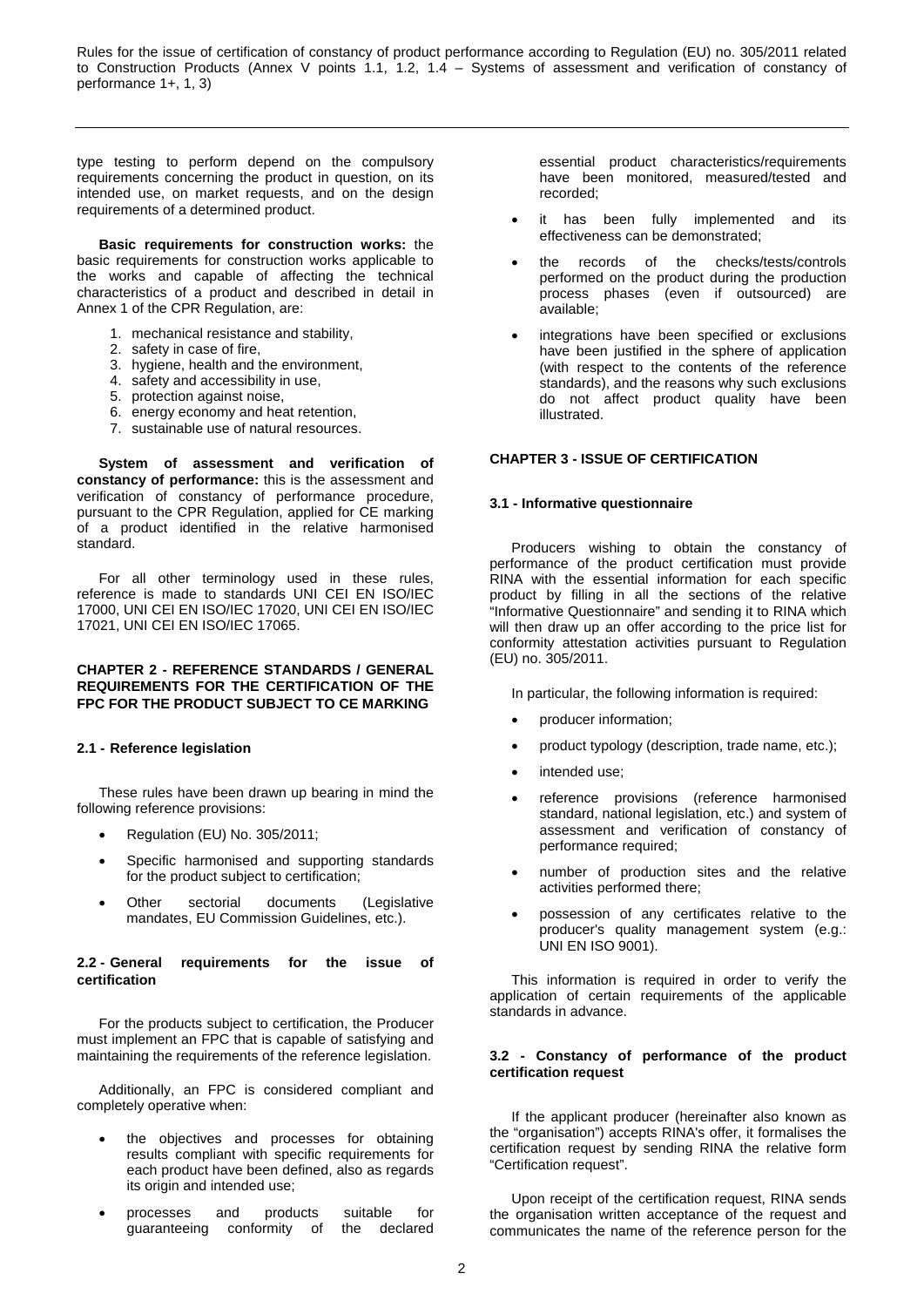certification procedure and that of the technician appointed to perform the documents review.

The organisation may object to the appointment of the above persons, justifying its reasons.

The organisation's request, which makes specific mention of these rules, and its acceptance by RINA, contractually formalise the relationship between RINA and the organisation, and the applicability of these rules.

The agreement signed by RINA and the organisation comprises:

- the documents review as per Section 3.4;
- the laboratory tests/calculations as per Section 3.5;
- the initial audit of production site and factory production control as per Section 3.6;
- if these activities are successful, the emission of certification as per Section 3.9;
- the subsequent periodic surveillance activities as per Section 4;
- any additional services specified in the offer.

The contract may be changed, on agreement by the parties, if the conditions according to which RINA drew up its initial offer were to significantly change over time.

#### **3.3 - Technical documentation provided by the producer**

Together with the certification request, or at a later stage, the organisation must send RINA the following documents:

- (a) FPC manual adopted with detailed description of the products involved in the certification process, list of essential product characteristics/ requirements applicable to the product, list of technical and supporting applicable specifications;
- (b) list of procedures/instructions concerning the FPC system adopted;
- (c) available test reports, records and certificates concerning the product;
- (d) inspection plan with minimum test frequencies;
- (e) technical documentation concerning procured materials (e.g.: documentation pertaining to raw materials, their origin, storage location, etc., if applicable);
- (f) technical documentation relative to the test equipment used;
- (g) additional documentation required by the reference standards;
- (h) Chamber of Commerce registration certificate or equivalent document. certifying the existence of the organisation and describing the activity it performs.

In particular, information must be provided about:

- any requirements of the reference standards that it deems and sufficiently justifies as being inapplicable or requiring interpretation or adaptation;
- any outsourced processes (required to manufacture a certain product that is determining as regards the capacity of the product to satisfy applicable requirements).

RINA may, at its sole discretion, also ask to examine other documents which it deems necessary for the purposes of the certification of constancy of performance of the product/s in question.

#### **3.4 - Documents review**

RINA assesses the documentation referred to in Section 3.3 according to the requirements indicated in the applicable reference standards and in these rules.

The outcome of this review will be notified to the organisation; any discrepancies found in the documentation are to be eliminated by the organisation before the certification procedure can continue.

The documentation referred to in section 3.3 will normally be kept by RINA for its files.

If specific agreements are made with the organisation, some of the above documents may be directly reviewed at the organisation's facilities.

On agreement with the organisation, a preliminary audit of the FPC may be made to check its general state of application.

#### **3.5 – Type testing/calculation**

If the documents review is successful, for the determination of the product-type, samples of each product must be sampled and subjected to the tests and verifications required by the reference harmonised standard, in the number and according to the methods established by the latter.

For products subject to a system of assessment and verification of constancy of performance type-3, RINA issues only a special Test Report.

In this case, the following Sections 3.6, 3.7, 3.8, 3.9 and the whole of Chapter 4 are inapplicable.

#### **3.6 - Initial audit at the producer's facilities - FPC exam (for systems of assessment and verification of constancy of performance 1, 1+)**

If the above documents review is successful, RINA conducts an audit at the organisation's facilities, communicating in advance the names of the members of auditing team appointed to verify the correct application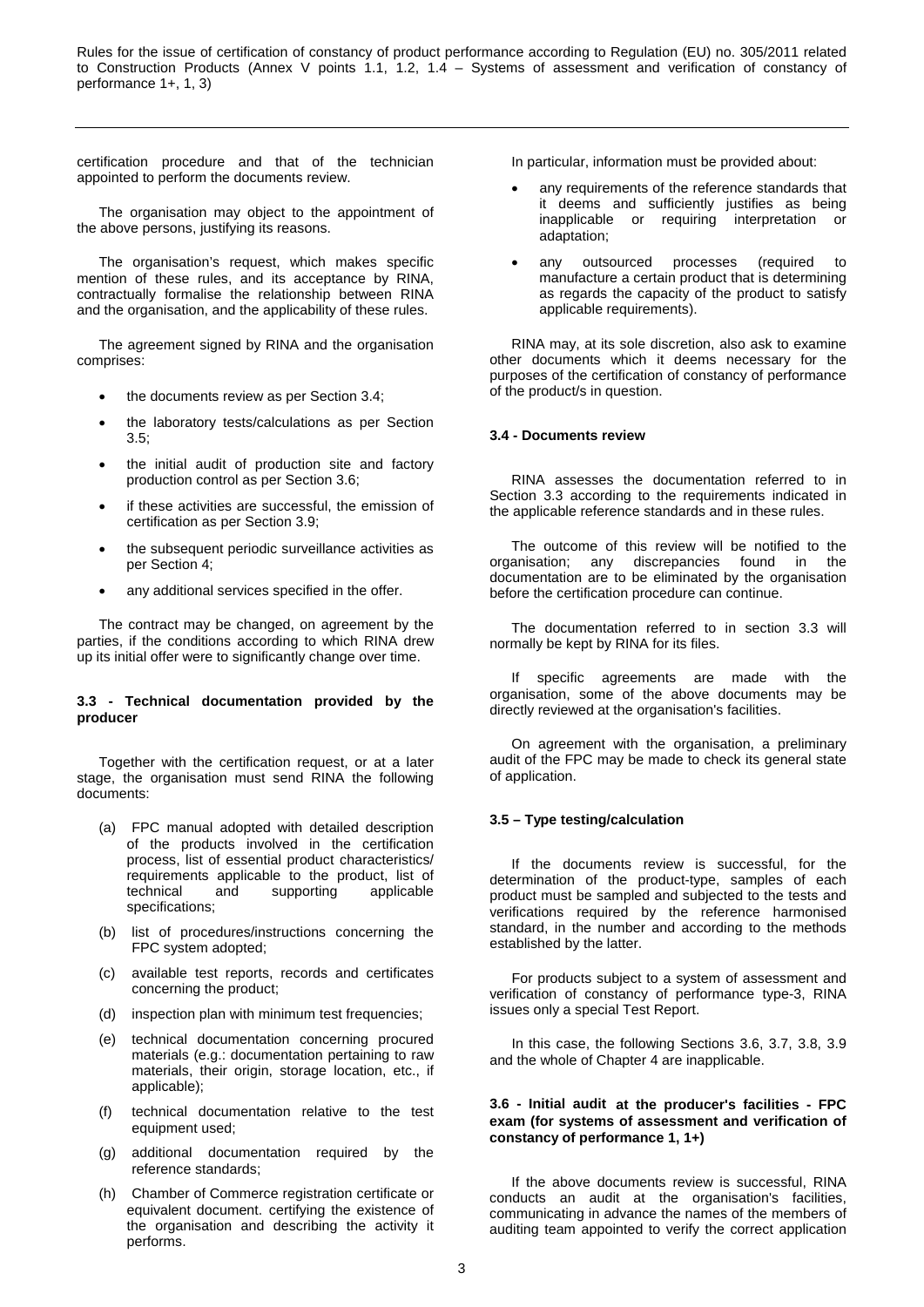of all the factory production control procedures examined during the documents review phase.

The organisation may object to the appointment of the above persons, justifying its reasons.

The audit comprises:

- an initial meeting with the organisation to agree on the audit methods;
- an inspection of the offices, the production site/s and, where necessary, the raw materials<br>picking/storage site/s, as well as the picking/storage site/s, as well laboratory/ies in order to check the conformity of the factory production control system with the applicable reference standards;
- a final meeting to illustrate the outcome of the audit.

The RINA auditing team will verify the suitability of any exclusions from the requirements of the reference standards. In the event of any shortcomings or differences from the declaration in the FPC system documentation, it may notify the organisation of one or more non-conformities.

During the audit, the organisation must demonstrate, for each product, that the applicable reference standard is applied and that the FPC system has been fully operative for at least three months and that the system and the relative documented procedures are effectively implemented.

For this purpose, also during the surveillance audits (specified below), the RINA auditors must be allowed free access to the production areas, to staff and to documentation and be given all necessary assistance by the staff appointed to supervise the audit.

The results of the initial audit are contained in an audit report, as indicated in Section 3.7.

### **3.7 - Audit report (for systems of assessment and verification of constancy of performance 1, 1+)**

At the end of an initial or periodic audit, the organisation is given an audit report indicating any nonconformities found as well as any recommendations.

The organisation may indicate any reservations or observations concerning the findings by the RINA surveyors in the relative space in the audit report.

The contents of this report are subsequently confirmed by RINA in writing.

If no written communication is received from RINA, the report is deemed to be confirmed three working days after it was given to the organisation.

After analysing the causes of any non-conformities (the various typologies of which are defined in section 3.8) contained in the above report, the organisation must, within the date indicated on the report, propose the

necessary corrective action to RINA as well as the expected deadline required for their implementation.

Acceptance of the proposals and of the relative implementation deadlines will be notified in writing to the organisation by RINA.

In the event of A-type findings (see next section) the certification process is suspended; in the event of other findings, the number of which, in the audit team's judgement, may compromise the efficiency of the system, the certification process is also suspended.

In these cases, RINA may perform a supplementary audit within three months in order to ascertain whether the proposed corrective action has been taken; if this audit is successful the certification process is resumed.

The auditing team may decide to perform the supplementary audit on site or on the documents, depending on the type of corrective action involved.

If the above deadline is exceeded, the FPC adopted by the organisation is fully reviewed within six months from the date of the finding.

After the six month period has elapsed and the situation still remains negative, RINA reserves the right to definitively close the certification file and charge the organisation for the time spent and expenses incurred up to that moment.

In such a case, if the organisation wishes to proceed with RINA certification, it must submit a new application and repeat the certification procedure.

In special cases, the above time limits may be modified at the request of the organisation, if considered justified by RINA.

#### **3.8 - Typology of findings (for systems of assessment and verification of constancy of performance 1, 1+)**

The findings relative to the object of the certification are divided into the following types:

- (a) A-type findings (major non-conformities):
	- the total non-consideration of one or more requirements of the reference standards;
	- a situation that could lead to the delivery of nonconforming products or products which do not comply with the legislation in force on the product emission SM;
	- the non-observance of one or more requirements of these rules;
	- a situation that is likely to cause a failure in the FPC system or reduce its ability to assure the control of the product subject to marking.
- (b) B-type findings (secondary failures or minor nonconformities):
	- a condition that, in the RINA auditing team's opinion and experience, is likely to not cause a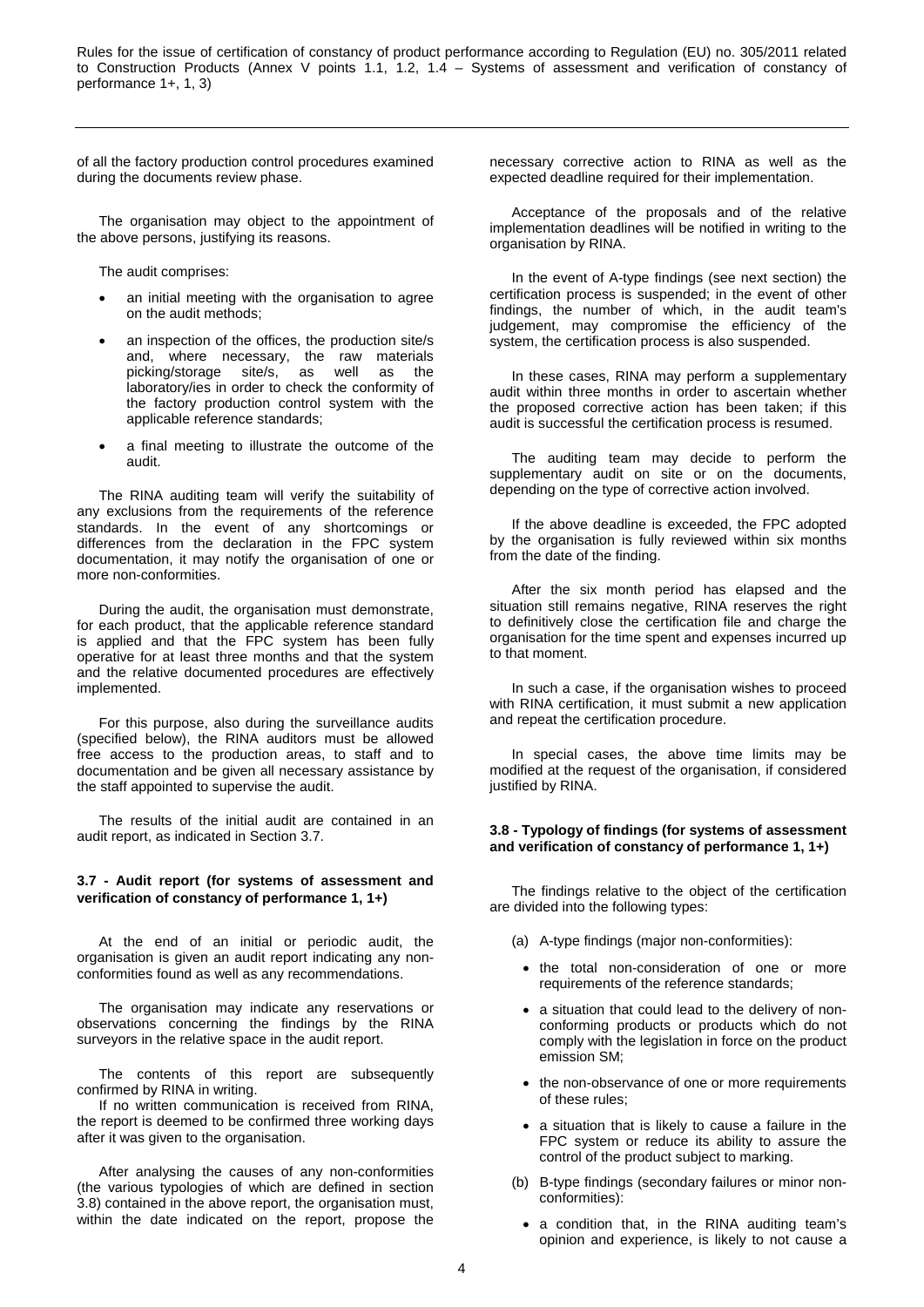failure in the FPC system or not reduce its ability to assure product control

- (c) C-type findings (recommendations, observations):
- suggestions made with a view to improving the system that do not directly pertain to the prescriptions of the reference standard applicable to the product.

#### **3.9 - Issue of certification (for systems of assessment and verification of constancy of performance 1, 1+)**

Following the successful completion of the laboratory tests/calculations and the initial audit, and validation by the relative Technical Committee, a special Certificate of constancy of performance of the product is issued for each product together with the indication of all the production sites, as indicated in the reference harmonised standard.

RINA issues a specific certificate for each product typology in relation to the production facility where it is manufactured.

The certificate contains the name and address of the organisation, the address of the production site, the identification of the product object of certification, the applicable harmonised standard, the date of initial issue and the current date of issue.

The Annex to the certificate contains a detailed description of the product/s object of the FPC.

From the moment of issue of the certificate by RINA, this and the relative surveillance audit plan will made available to the organisation in the "Member Area" of the RINA website (www.rina.org).

The organisation may therefore enter and download the above documents directly from this area of the RINA website.

If it is impossible to access the Internet, the organisation may request a hardcopy from the pertinent RINA Office.

The validity of the certificate is subject to the success of the subsequent surveillance audits defined in Chapter 4.

The frequency and scope of these audits will be established by RINA on a case-by-case basis according to a periodic audit plan that will be sent to the organisation together with the certificate.

The Manufacturer's Declaration of Performance must then be drawn up in accordance with the reference harmonised standard and the contents of RINA certification.

**CHAPTER 4 MAINTAINING CERTIFICATION (for systems of assessment and verification of constancy of performance 1, 1+)**

#### **4.1 - General conditions for maintaining certification**

The organisation must ensure its factory production control system remains compliant with the applicable reference standards.

The organisation undertakes to inform RINA of any significant change in the FPC that may affect the requirements that determined certification.

The organisation must keep records of any claims relative to the certified product and the relative corrective action taken to address the non conformities made during the surveillance audits and must make then available to RINA.

RINA reserves the right to conduct supplementary audits at the organisation in the event of particularly significant claims or reports concerning non-conformity of the product manufactured with the requirements of the reference standard and of these rules.

If the organisation refuses without a justified reason, RINA may decide to suspend certification.

If RINA considers the claims and reports to be justified, the cost of the supplementary audit will be charged to the organisation.

The validity of the certificate is confirmed following the successful outcome of the surveillance audit.

#### **4.2 - Surveillance audits for products subject to systems of assessment and verification of constancy of performance 1**

For products subject to system of assessment and verification of constancy of performance 1, the validity of the certificate is subject to the successful outcome of the periodic surveillance audits performed by RINA on the factory production control system.

Unless otherwise indicated in the reference standards, surveillance audits are performed at least once a year, within the date established in the periodic audit plan communicated to the organisation.

This plan may be modified by RINA on the basis of the results of each audit.

Any differences with respect to the above audit plan, due to justified reasons, must be agreed in advance with RINA.

The surveillance audit dates are agreed with the organisation in good time and confirmed in writing together with names of the members of the RINA auditing team.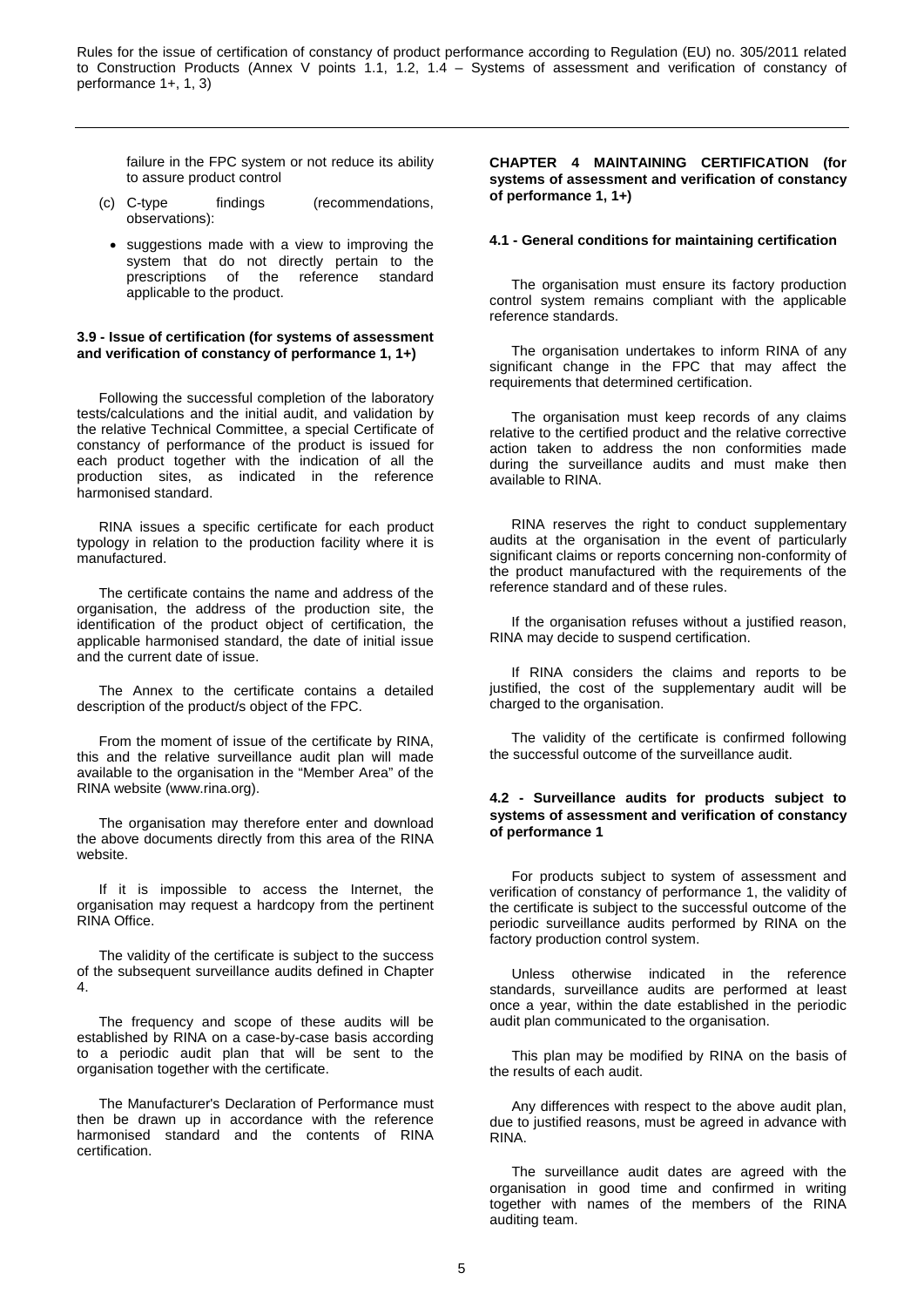The organisation may object to the appointment of the above persons, justifying its reasons.

The outcome of the audits is notified as described in section 3.7.

The validity of the certificate is confirmed following the successful outcome of the surveillance audits.

In the event of major non-conformities or other findings whose number, in the auditing team's opinion, is such as to impair the correct functioning of the FPC, the organisation will be subject to a supplementary audit within the time limits established by RINA in relation to the type of the non-conformities and, in any case, not more than three months after the surveillance audit, in order to check the effectiveness of corrections and of the proposed corrective action.

If the non-conformities are not eliminated within the established times or if they prevent the supplied product from satisfying applicable standards, RINA may suspend certification until these non-conformities have been eliminated (see section 6.1).

All expenses deriving from any additional audits, as described above, will be charged to the organisation.

#### **4.3 - Surveillance audits for products subject to systems of assessment and verification of constancy of performance 1+**

In addition to the contents of the previous section, the 1+ system of assessment and verification of constancy of performance requires audit-testing of samples taken before placing the product on the market .

### **CHAPTER 5 - MODIFICATION OF CERTIFICATION**

#### **5.1 - Modifications made by the organisation**

During the validity of the certification, the organisation must promptly inform RINA of any changes concerning the products and the certified factory production control system.

Depending on the type of modifications proposed, RINA informs the organisation of its valuations within 30 working days from receipt of notification of the proposed modifications, reserving the right to carry out additional tests and supplementary audits.

If the modifications proposed by the organisation involve an extension of auditing activities (e.g.: the addition of new products), RINA may ask the organisation to review the contractual conditions for its future auditing activities.

If the organisation refuses to do so, RINA may withdraw from the agreement with thirty day's notice.

In case of a change of company name, the organisation must inform RINA accordingly and send the following documentation:

- a copy of the organisation's new Chamber of Commerce registration certificate or equivalent document,
- a copy of the notarial act certifying the change.

After making appropriate investigations, RINA issues a new certificate, which cancels and replaces the previous one.

A copy of the relevant documentation, in its most recent revision, for the purposes of the FPC system in question (manual, procedures, etc.) must be kept at RINA's disposal for examination at the organisation's facilities.

During audits, RINA may request, for filing purposes, an extract from the above documentation in order to have evidence of the documental structure of the organisation's FPC System in force at the moment such audits took place.

#### **5.2 - Modifications to the Technical Specifications and rules**

Each modification made by RINA to its rules for issuing certification and surveillance, for example, following the issue of new standards, will be notified to all RINA-certified organisations which must adapt to the new provisions.

When informing the above organisations of any modifications made to its rules, RINA:

- considers any comments they may wish to make;
- specifies and notifies to the organisations the date the modifications come into force, the deadlines of the transitory period and any modifications required;
- checks, where necessary, the conformity and suitability of the measures taken by<br>organisations to comply with the new organisations to comply requirements, also by conducting supplementary audits at the latter's expense.

Organisations must keep the documents sent by RINA updated and eliminate all obsolete versions.

The failure of the organisation to adapt to the new requirements within the agreed deadlines may cause certification to be suspended or withdrawn.

Organisations that do not accept the new requirements withdraw from certification as indicated in chapter 7.

#### **5.3 - Transfer of certificates**

If an organisation possessing certification issued by a notified body other than RINA, presents an application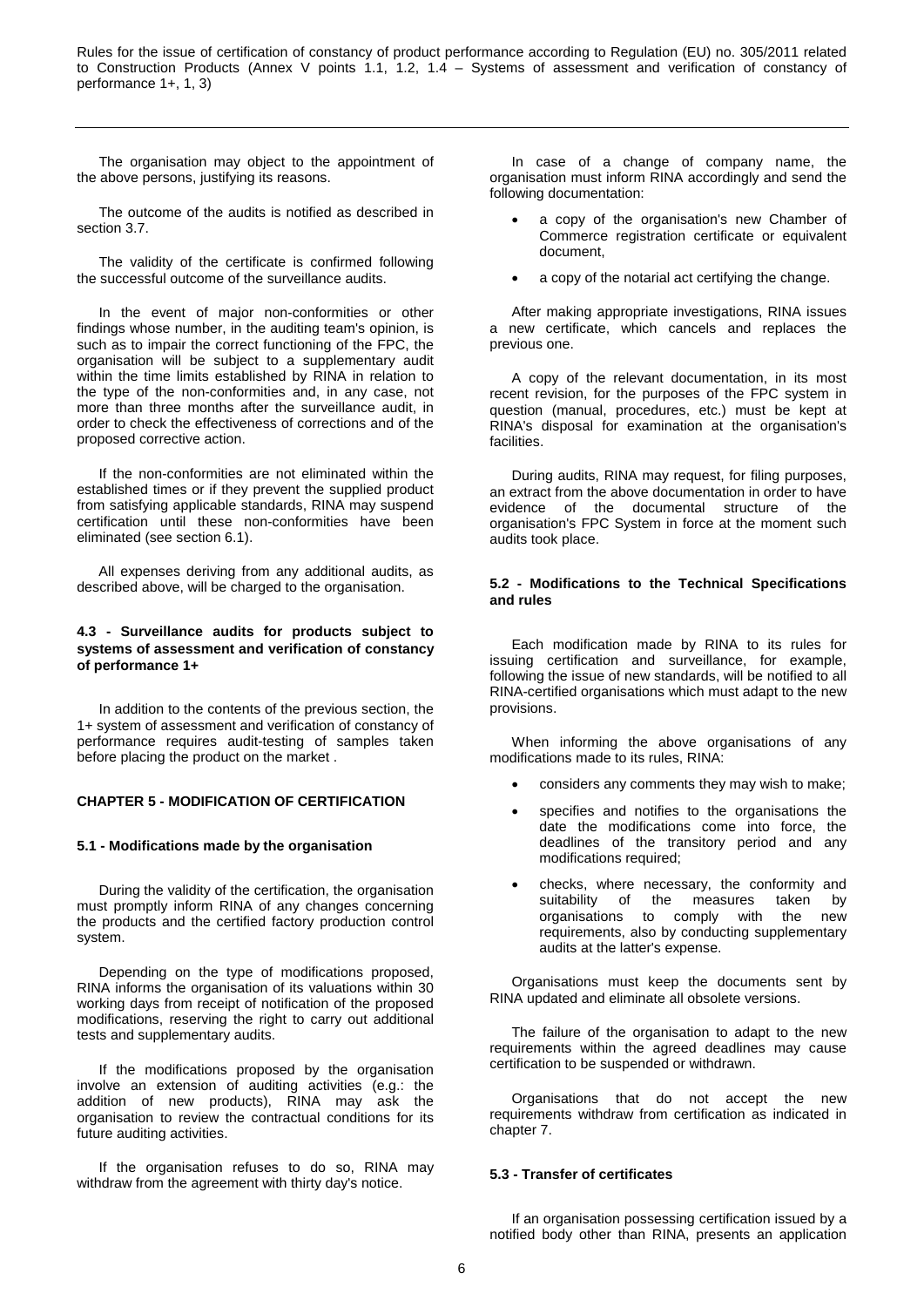for certification as indicated in section 3.1, RINA, after verifying that the certificate is valid, performs an audit which includes:

- a documents review as indicated in section 3.4 of these rules;
- a review of the audit reports drawn up by the notified body issuing the previous certification;
- an examination of the evidence of the corrective action taken related to the non-conformities issued during the previous audit, or the evidence of the review, acceptance and verification of the effectiveness by the previous notified body;
- possible audit at the organisation, the scope of which depends on the conformity and validity of the previously issued certification

The contract between RINA and the organisation is managed as indicated in chapter 3, depending on the scope of auditing activities.

After the satisfactory completion of the above activities and validation by the relative RINA Technical Committee, certification of the product in question is issued, as indicated in these rules.

Generally speaking, surveillance audits are performed according to the plan established by the organisation that issued the previous certification.

### **CHAPTER 6 - SUSPENSION, REINSTATEMENT AND REVOCATION OF CERTIFICATION**

#### **6.1 - Suspension of certification**

The validity of the certification may be suspended as indicated in "GENERAL CONTRACT CONDITIONS<br>GOVERNING SYSTEM, PRODUCT AND STAFF SYSTEM, PRODUCT AND STAFF CERTIFICATION" and in the following specific cases:

- if the Organisation refuses to allow the scheduled surveillance audits to be performed at the required frequencies;
- if serious non-conformities are found in the factory production control system which have not been corrected within the time limits established by RINA;
- if the organisation does not observe the deadlines established for the communication of corrective actions, following non-conformities indicated on the audit report;
- negative outcome of the audit-testing of samples taken before placing the product on the market;
- if the organisation has made modifications to its factory production control system that have not been accepted by RINA;
- if the organisation has undergone important restructuring and this has not been reported to RINA;
- if the organisation refuses or obstructs the participation of observers from the competent Supervisory Authority in audits;
- if the organisation fails to pay RINA for its services;
- if any justified and serious claims received by RINA are confirmed;
- if the organisation has incorrectly used the RINA identification information to apply to the producer's declaration of performance for the purposes of CE marking on the product and/or the certification issued by RINA and has not applied the measures requested by RINA;
- if there is evidence to show that the factory production control system does not ensure observance of the law and compulsory regulations applicable to the characteristics of the supplied product;
- any other circumstances that RINA considers have a negative affect on the factory production control system.

The organisation may also make a justified request to suspend certification, normally for not more than six months.

This suspension will be notified to the organisation by registered letter, stating the conditions for re-instating certification and the date by which the new conditions are to be complied with.

Suspension of the validity of certification may be made public by RINA.

During suspension, the organisation may not make use of RINA certification (number of the Certificate, RINA identification, etc.) both on the producer's declaration of performance for the purposes of CE marking of the product in question, and on any other document.

### **6.2 - Reinstatement**

Reinstatement of certification is subject to verification that the shortcomings which led to the suspension itself have been eliminated. This is achieved by means of an analytical audit checking the compliance of the factory production control system with all the requirements of the reference standards.

This is notified by registered letter to the competent qualifying authority and made public by RINA if the notice of suspension was also made public.

#### **6.3 - Revocation**

Failure to fulfil the conditions as per 6.2 above by the established date will lead to revocation of certification.

Revocation of the certificate may be decided as indicated in "GENERAL CONTRACT CONDITIONS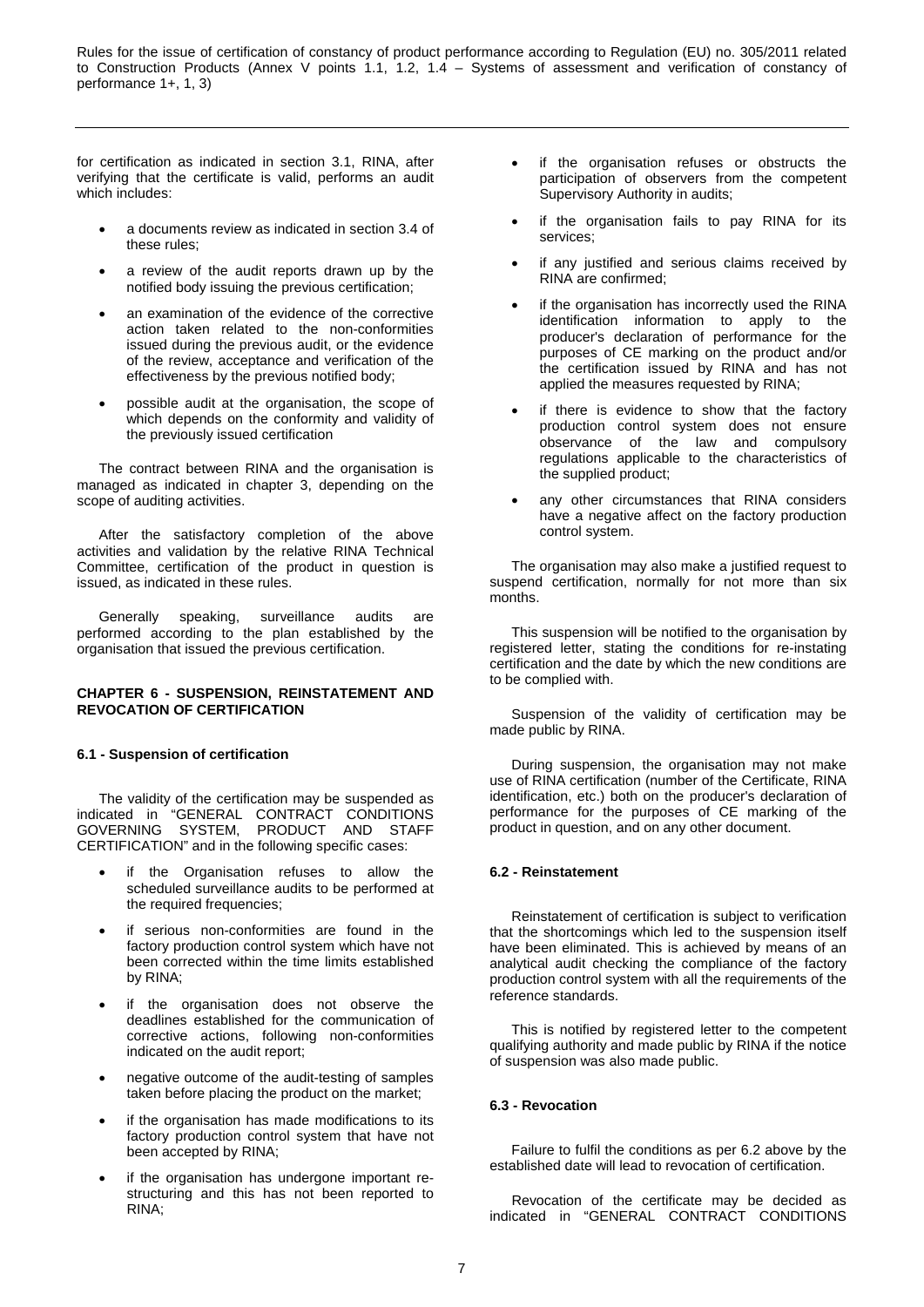GOVERNING SYSTEM, PRODUCT AND STAFF CERTIFICATION" and in the following specific cases:

- when there are reasons such as those indicated in 6.1 for suspension, which are held to be particularly serious;
- upon formal request if the organisation does not want to or cannot comply with the new instructions issued by RINA (see chapter 5);
- if the organisation stops supplying the product covered by the certified factory production control for a period lasting not more than six months as a rule;
- if the organisation regularly fails to pay RINA for its services;
- if the organisation does not accept the new economic conditions established by RINA due to a modification in the contract;
- for any other reason that RINA deems to be serious.

Revocation of certification is notified to the organisation by registered letter.

Revocation is made public by RINA.

The organisation whose certification has been revoked must return the relative certificate to RINA and may not make use of RINA certification (number of the Certificate, RINA identification, etc.) both on the producer's declaration of performance for the purposes of CE marking of the product in question, and on any other document.

Any organisation which, following revocation of its Certificate, wishes to be re-certified, must submit a new application and follow the entire procedure all over again.

### **CHAPTER 7 – WITHDRAWAL FROM CERTIFICATION**

#### **7.1 - Withdrawal by the producer**

The organisation may present a request to withdraw certification of some or all of the products for which it had obtained certification due to termination of production or other reasons.

In this case the organisation must return the relative certificate.

On receipt of a withdrawal request, RINA updates the lists indicated in chapter 8 and informs the competent authorities that the certification is no longer valid, and informs the organisation, where necessary, of any actions it must take on products that have already been manufactured.

From the date of the withdrawal request, the organisation may not make use of RINA certification (number of the Certificate, RINA identification, etc.) both on the producer's declaration of conformity for the purposes of CE marking of the product in question, and on any other document.

#### **CHAPTER 8 - PUBLICATION BY RINA**

#### **8.1 - Drawing up and keeping lists**

RINA issues and updates on its Internet site a list of organisations that have obtained certification, making reference to the product typology and the relative reference harmonised standard.

Information on the validity of the certificate is shown in the above list.

This list generally contains:

- name and address of the organisation or of its designated authorised representative in the European Union and the production site;
- description of the product (commercial name and type, identification, use, etc.);
- regulations with which the product complies (in particular the reference harmonised standards);
- identification number and status of the Certificate (valid, relinquished, suspended, withdrawn);
- date of initial certification;
- date of last update of the certificate.

### **CHAPTER 9 - ADVERTISING - USE FOR THE PURPOSES OF CE MARKING**

### **9.1 - Advertising**

The organisation may advertise the fact that it has obtained RINA certification using the methods it considers most suitable.

The organisation must clearly indicate any limitations and conditions imposed by RINA at the time of issue of the certification.

The organisation may reproduce the certificate in full, enlarge or reduce it, provided that it remains legible and is not modified in any way.

#### **9.2 - Use for the purpose of CE product marking**

When in possession of valid RINA certification, the organisation must indicate the information required by the reference provisions on the producer's declaration of performance for the purposes of CE marking of the product in question.

When using the certificate, the organisation must make sure it cannot be interpreted as being extended to other products or production sites not covered by the certification issued by RINA.